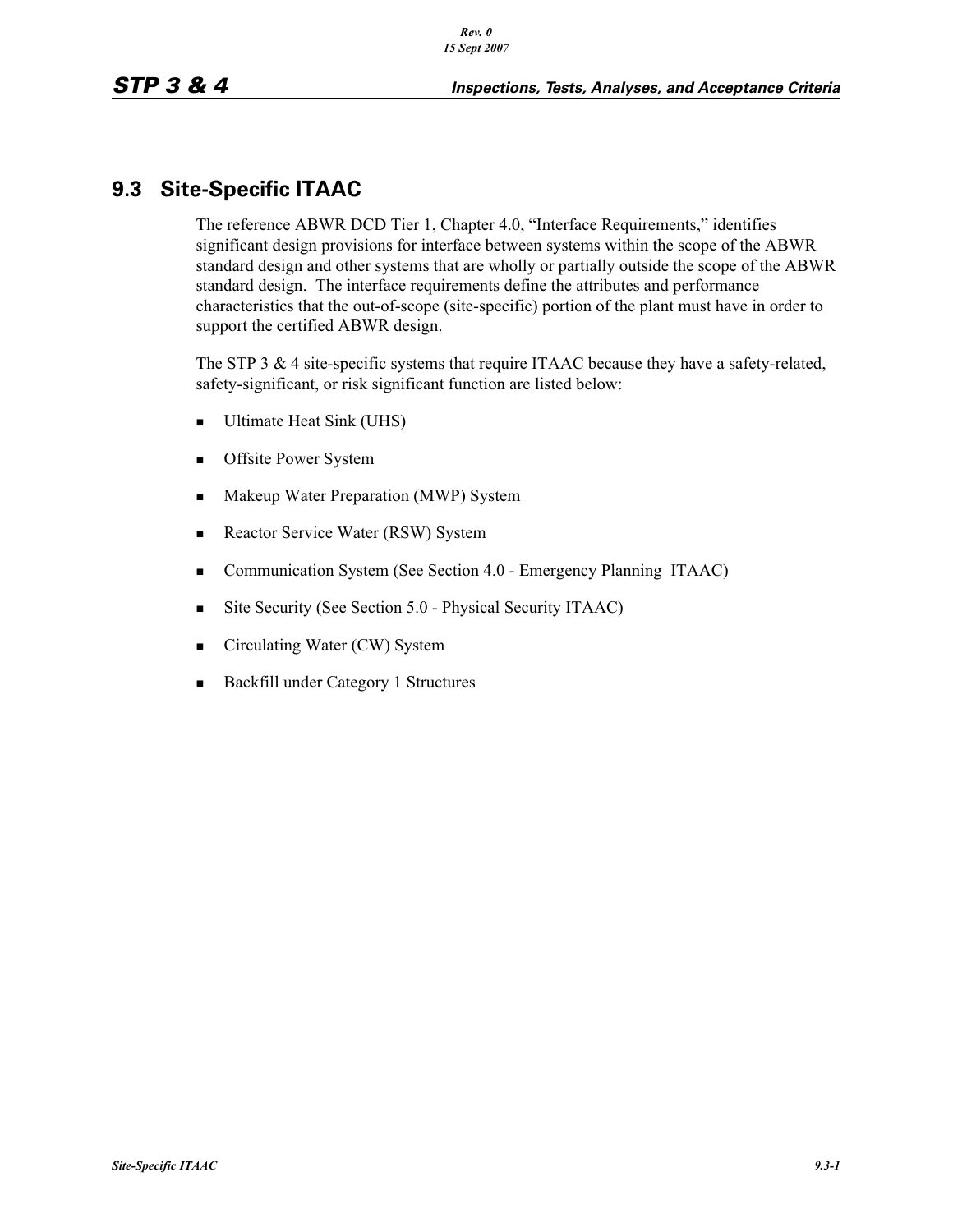| <b>Design Requirement</b>                                                                                                                                                                                                                               | <b>Inspections, Tests, Analyses</b>                                                                                         | <b>Acceptance Criteria</b>                                                                                                                                                                                                                                                                                                             |
|---------------------------------------------------------------------------------------------------------------------------------------------------------------------------------------------------------------------------------------------------------|-----------------------------------------------------------------------------------------------------------------------------|----------------------------------------------------------------------------------------------------------------------------------------------------------------------------------------------------------------------------------------------------------------------------------------------------------------------------------------|
| 1. The basic configuration of the                                                                                                                                                                                                                       | 1. Inspections of the as-built<br>1. The as-built UHS conforms with                                                         |                                                                                                                                                                                                                                                                                                                                        |
| UHS is as shown on Figure 9.3-1.                                                                                                                                                                                                                        | system will be conducted.<br>the basic configuration shown on<br>Figure 9.3-1.                                              |                                                                                                                                                                                                                                                                                                                                        |
| 2.(a) The UHS has sufficient<br>cooling water to supply the RSW<br>system for normal plant operation<br>and to permit safe shutdown and<br>cooldown of the plant and<br>maintain the plant in a safe<br>shutdown condition for design-<br>basis events. | 2.(a) Inspections of the<br>configuration of the UHS will be<br>performed.                                                  | 2.(a) The RSW pump suction from<br>the UHS is located at elevation 0.5<br>feet MSL.                                                                                                                                                                                                                                                    |
| 2.(b) Makeup water to the UHS<br>shall not be required for at least 30<br>days following a design-basis<br>accident.                                                                                                                                    | 2.(b) An analysis will be performed<br>of the need for makeup water for<br>the UHS.                                         | 2.(b)(i) The minimum surface area<br>and capacity of the UHS above<br>the suction lines are 48,104<br>square feet and 38 feet MSL,<br>respectively.<br>2.(b)(ii) A report exists that<br>concludes the UHS is able to<br>perform its safety-related function<br>without makeup water for 30 days<br>following a design basis accident. |
| 3.(a) Active safety-related SSCs<br>within the UHS shall have three<br>divisions powered by their<br>respective Class 1E divisions.                                                                                                                     | 3.(a) Test will be performed on the<br>UHS system by providing a test<br>signal to only one Class 1E<br>division at a time. | 3.(a) The test signal exists in only<br>the Class 1E division under test in<br>the UHS system.                                                                                                                                                                                                                                         |
| 3.(b) Each division shall be<br>physically separated.                                                                                                                                                                                                   | 3.(b) Inspections of the as-built<br>UHS mechanical configuration<br>shall be performed.                                    | 3.(b) Each mechanical division of<br>the UHS is physically separated<br>from other mechanical divisions of<br>the UHS system by structural<br>and/or fire barriers.                                                                                                                                                                    |
| 3.(c) Each division shall be<br>electrically independent of the<br>other divisions.                                                                                                                                                                     | 3.(c) Inspections of the as-built<br>UHS electrical system<br>components shall be performed.                                | 3.(c) Electrical isolation exists<br>between Class 1E divisions and<br>non-Class 1E equipment.                                                                                                                                                                                                                                         |
| 4. Displays and controls in the<br>main control room and remote<br>shutdown system (RSS) are<br>provided for required functions of<br>the UHS system.                                                                                                   | 4. Inspections will be performed<br>on the main control room and RSS<br>displays and controls for the UHS<br>system.        | 4. Displays and controls exist in<br>the main control room and as<br>shown on Figure 9.3-1.                                                                                                                                                                                                                                            |
| 5. The UHS is able to withstand<br>the structural design-basis loads.                                                                                                                                                                                   | 5. A structural analysis will be<br>performed that reconciles the as-<br>built data with the structural<br>design-basis.    | 5. A structural analysis report<br>exists which concludes that the<br>as-built UHS is able to withstand<br>the structural design-basis loads.                                                                                                                                                                                          |

### **Table 9.3-1 Ultimate Heat Sink (UHS)**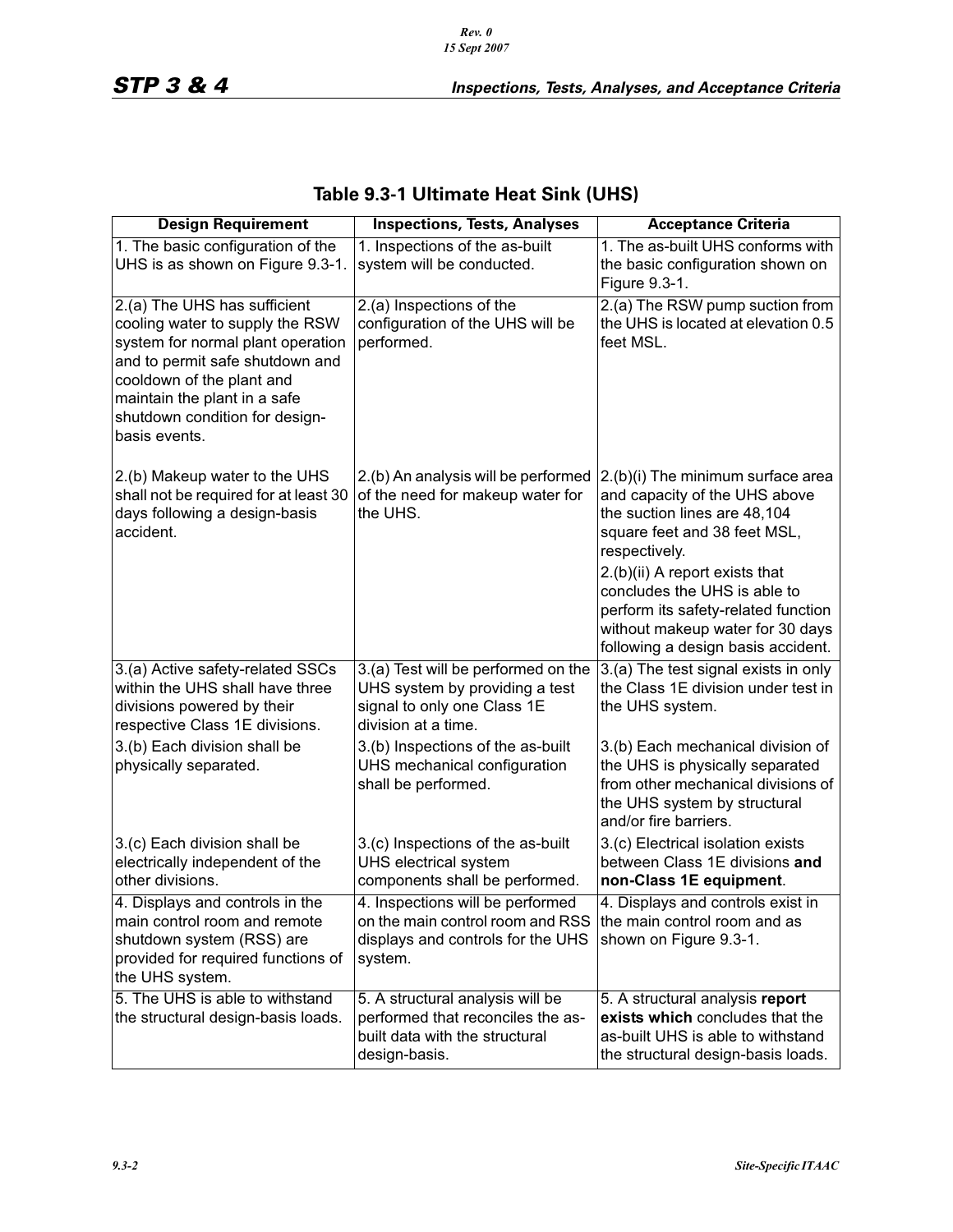*Rev. 0 15 Sept 2007*

| <b>Design Requirement</b>                                                                                                                              | <b>Inspections, Tests, Analyses</b>                                                                                                                                                                                                                               | <b>Acceptance Criteria</b>                                                                                                                                                                                                                                                                                                                                                  |
|--------------------------------------------------------------------------------------------------------------------------------------------------------|-------------------------------------------------------------------------------------------------------------------------------------------------------------------------------------------------------------------------------------------------------------------|-----------------------------------------------------------------------------------------------------------------------------------------------------------------------------------------------------------------------------------------------------------------------------------------------------------------------------------------------------------------------------|
| 1. There is redundancy and<br>independence in the offsite power<br>system.                                                                             | 1.(a) Inspections of the as-built offsite<br>power supply transmission system will<br>be performed.<br>1.(b) Tests of the as-built offsite power<br>system will be conducted by providing<br>a test signal in only one offsite power<br>circuit/system at a time. | 1.(a)(i) Two or more offsite<br>transmission circuits exist.<br>(ii) The offsite transmission circuits<br>are separated by a minimum distance<br>of 50 feet (15.24 meters).<br>(iii) The offsite transmission lines do<br>not have a common takeoff structure<br>or use a common structure for<br>support.<br>1.(b) A test signal exists in only the<br>circuit under test. |
| 2. Site loads are protected from offsite<br>voltage variations during steady-state<br>operation.                                                       | 2. Analyses of the transmission<br>network (TN) voltage variability and<br>steady-state load requirements for as-<br>built SSCs will be performed.                                                                                                                | 2. A report exists which concludes that<br>voltage variations of the offsite TN<br>during steady-state operation will not<br>cause voltage variations at the loads<br>of more than plus or minus 10% of the<br>loads nominal ratings.                                                                                                                                       |
| 3. Site loads are protected from offsite<br>frequency variations.                                                                                      | 3. Analyses of as-built site loads on<br>the TN and TN frequency variability<br>during normal steady-state conditions<br>and periods of instability will be<br>performed.                                                                                         | 3. A report exists which concludes that<br>the normal steady-state frequency of<br>the offsite TN will be within plus or<br>minus 2 hertz of 60 hertz during<br>recoverable periods of system<br>instability.                                                                                                                                                               |
| 4. The offsite power system is<br>adequately sized to supply necessary<br>load requirements, during all design<br>operating modes.                     | 4. Analyses of the as-built 1E divisions<br>and non-Class 1E load groups will be<br>performed to determine their load<br>requirements during all design<br>operating modes.                                                                                       | 4. A report exists which concludes that<br>the offsite transmission circuits from<br>the TN through and including the main<br>step-up power transformers and RATs<br>are sized to supply their load<br>requirements, during all design<br>operating modes, of their respective<br>Class 1E divisions and non-Class 1E<br>load groups.                                       |
| 5. The impedance of the offsite power<br>system shall be compatible with the<br>interrupting capability of the plants<br>circuit interrupting devices. | 5. Analyses of the impedance of the<br>as-built main step-up transformer and<br>RATs will be performed.                                                                                                                                                           | 5. A report exists which concludes that<br>the impedance of the main step-up<br>transformer and RATs are compatible<br>with the interrupting capability of the<br>plant's circuit interrupting devices.                                                                                                                                                                     |
| 6. The offsite transmission power,<br>instrumentation and control circuits<br>are independent.                                                         | 6. Tests of the as-built offsite power,<br>instrumentation, and control system<br>will be conducted by providing a test<br>signal in only one offsite power<br>circuit/system at a time.                                                                          | 6. A test signal exists in only the circuit<br>under test.                                                                                                                                                                                                                                                                                                                  |
| 7. Instrumentation and control system<br>loads shall be compatible with the<br>capacity and capability design<br>requirements of the DC systems.       | 7. Analyses of offsite power control<br>system and instrumentation loads<br>shall be conducted.                                                                                                                                                                   | 7. A report exists which concludes that<br>the offsite power control system and<br>instrumentation loads are compatible<br>with the capacity and capability of the<br>DC systems.                                                                                                                                                                                           |

# **Table 9.3-2 Offsite Power System**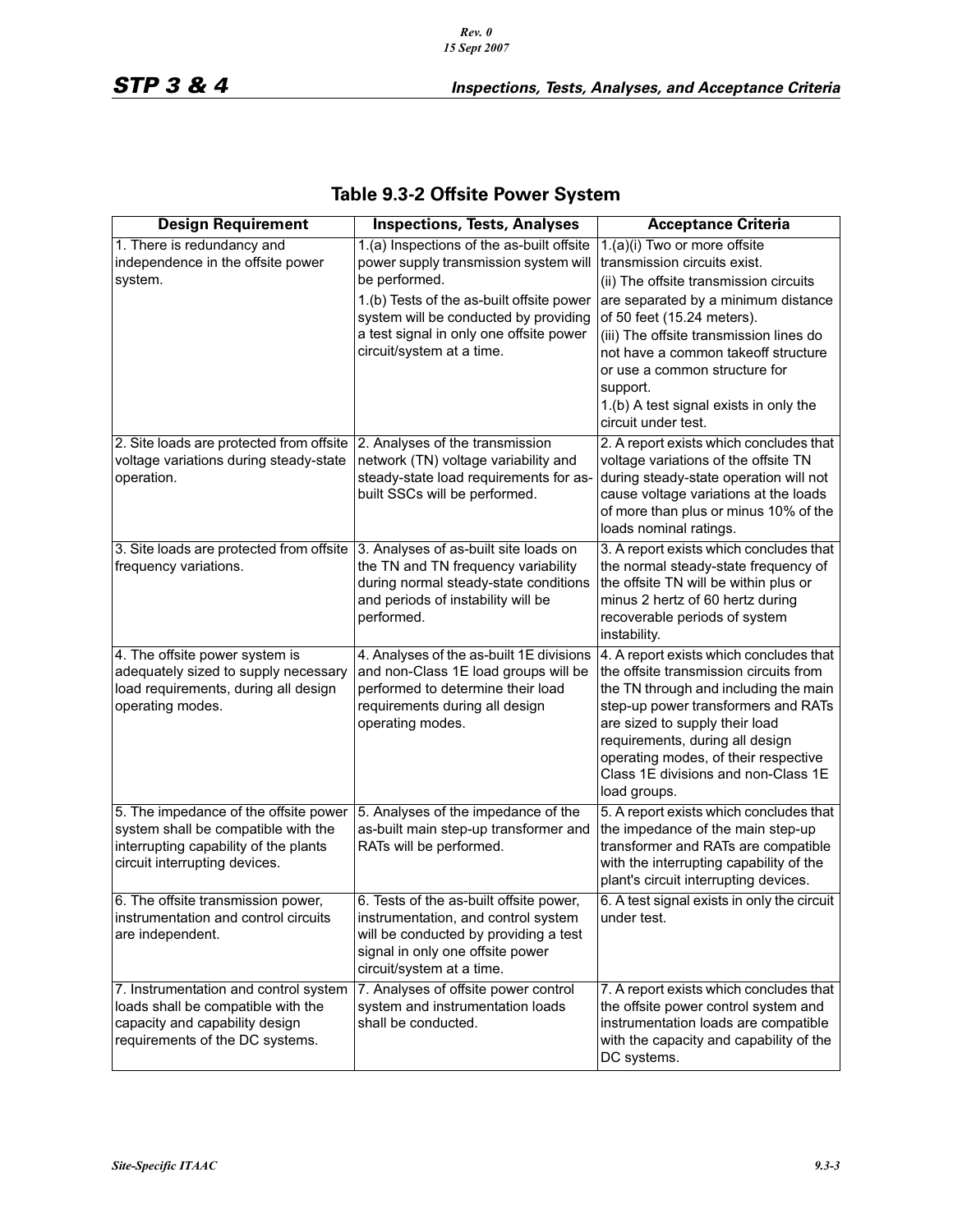*Rev. 0 15 Sept 2007*

| <b>Design Requirement</b>                                                                                                          | <b>Inspections, Tests, Analyses</b>                    | <b>Acceptance Criteria</b>                                                                                                                                             |
|------------------------------------------------------------------------------------------------------------------------------------|--------------------------------------------------------|------------------------------------------------------------------------------------------------------------------------------------------------------------------------|
| 1. The Makeup Water Preparation<br>(MWP) System provides sufficient<br>quantity and quality to meet plant<br>demands during normal | 1. Inspections of the MWP system<br>will be performed. | 1.(a) The MWP has two divisions<br>capable of producing at least 90<br>$m3/h$ of demineralized water<br>each.                                                          |
| operations.                                                                                                                        |                                                        | 1.(b) Storage of demineralized<br>water shall be at least 5320 m <sup>3</sup> .                                                                                        |
|                                                                                                                                    |                                                        | 1.(c) Demineralized water shall be<br>provided at a minimum flow rate<br>of approximately 135m <sup>3</sup> /hr at a<br>temperature between 10°C to<br>$38^{\circ}$ C. |

# **Table 9.3-3 Makeup Water Preparation System (MWP)**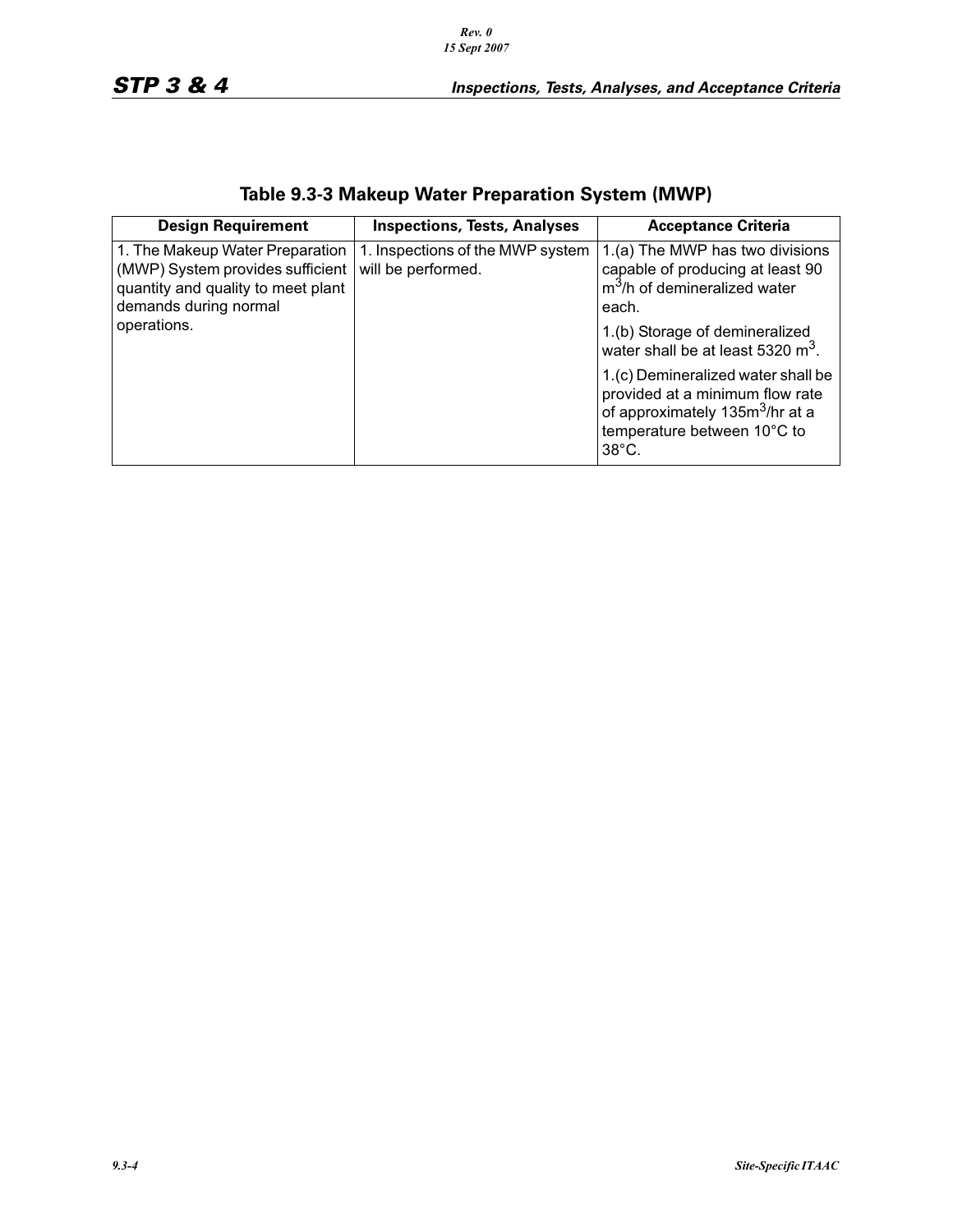|  | Table 9.3-4 Potable and Sanitary water System |
|--|-----------------------------------------------|
|--|-----------------------------------------------|

| <b>Design Requirement</b> | <b>Inspections, Tests, Analyses</b> | <b>Acceptance Criteria</b> |
|---------------------------|-------------------------------------|----------------------------|
| No entry for this system. |                                     |                            |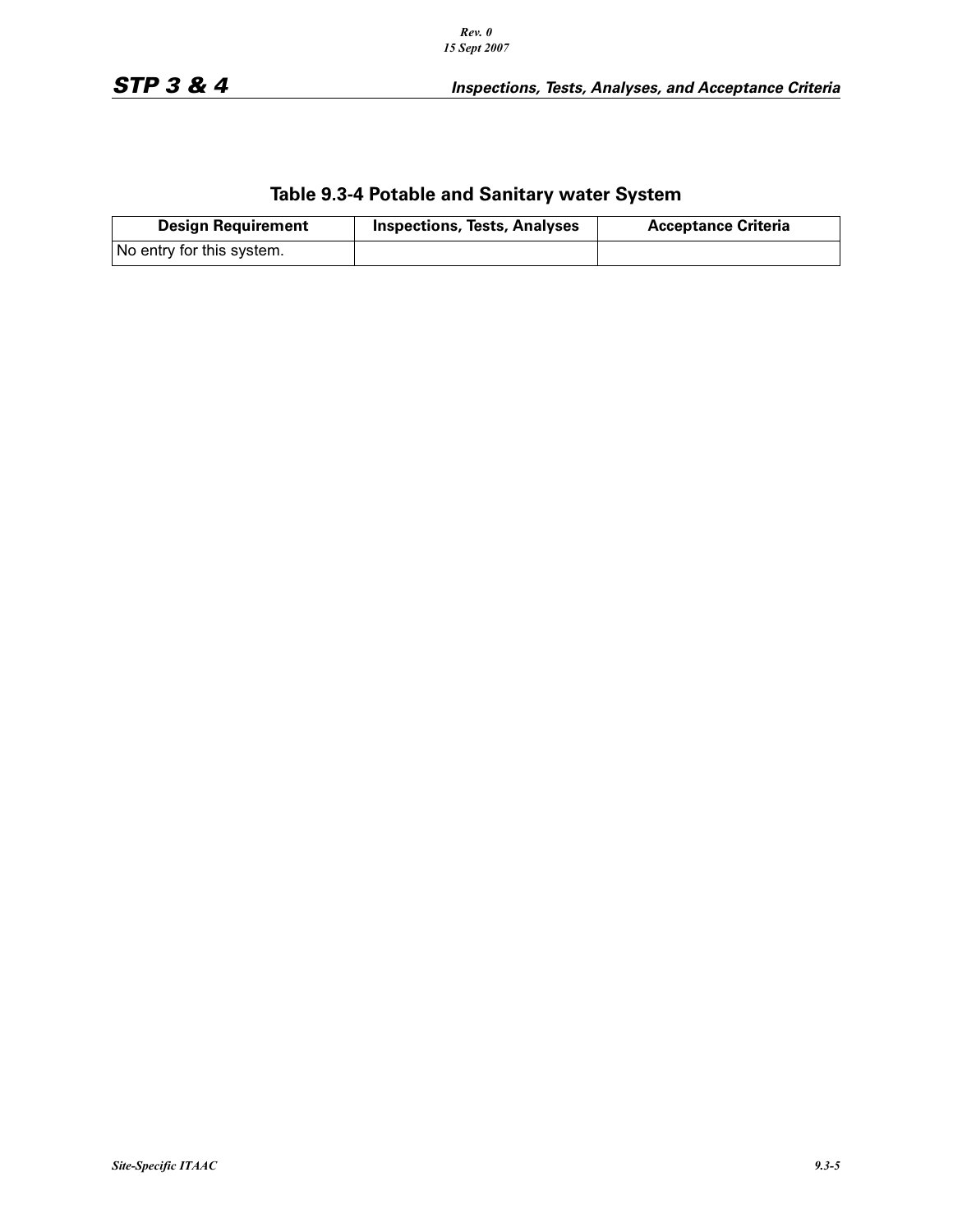| <b>Design Requirement</b>                                                                                                                                      | <b>Inspections, Tests, Analyses</b>                                                                                                                       | <b>Acceptance Criteria</b>                                                                                                                                                                     |  |
|----------------------------------------------------------------------------------------------------------------------------------------------------------------|-----------------------------------------------------------------------------------------------------------------------------------------------------------|------------------------------------------------------------------------------------------------------------------------------------------------------------------------------------------------|--|
| 1. The basic configuration of the site-<br>specific RSW is as shown on Figure<br>$9.3 - 1.$                                                                    | 1. Inspections of the as-built system<br>1. The as-built RSW conforms with the<br>will be conducted.<br>basic configuration shown on Figure<br>$9.3 - 1.$ |                                                                                                                                                                                                |  |
| 2. Each division is sized to prevent<br>flooding greater than 5 meters above<br>the floor level in each RCW heat<br>exchanger room.                            | 2.(a) Tests of the RSW water level<br>switches will be performed using<br>simulated signals.                                                              | 2.(a) Upon receipt of the simulated<br>signal, the level switches actuate<br>which close the valves and stop the<br>pumps.                                                                     |  |
|                                                                                                                                                                | 2.(b) An analysis of the flooding of<br>each RSW division will be performed.                                                                              | 2.(b) A report exists which concludes<br>the internal flooding will not exceed 5<br>meters in each RCW heat exchanger<br>room.                                                                 |  |
| 3.(a) Active safety-related SSCs                                                                                                                               | 3.(a) Test will be performed on the                                                                                                                       | 3.(a) The test signal exists in only the                                                                                                                                                       |  |
| within the RSW shall have three<br>divisions powered by their respective<br>Class 1E divisions.                                                                | RSW system by providing a test signal<br>to only one Class 1E division at a<br>time.                                                                      | Class 1E division under test in the<br>RSW system.                                                                                                                                             |  |
| 3.(b) Each division shall be physically<br>separated.                                                                                                          | 3.(b) Inspections of the as-built RSW<br>mechanical configuration shall be<br>performed.                                                                  | 3.(b) Each mechanical division of the<br>RSW system is physically separated<br>from other mechanical divisions of the<br>RSW system by a structural boundary<br>with a three-hour fire rating. |  |
| 3.(c) Each division shall be electrically<br>independent of the other divisions.                                                                               | 3.(c) Inspections of the as-built RSW<br>electrical system components shall be<br>performed.                                                              | 3.(c) Electrical isolation exists<br>between Class 1E divisions.                                                                                                                               |  |
| 3.(d) Each division shall be capable of<br>removing the design basis heat load<br>of the RSW heat exchangers in that<br>division.                              | 3.(d) An analysis will be performed of<br>the heat removal capability of each<br>RSW division.                                                            | 3.(d) A report exists which concludes<br>that each RSW division can remove<br>the design basis heat load as<br>specified in Section 2.11.3 of Tier 1 of<br>the reference ABWR DCD.             |  |
| 3.(e) Interdivisional flood control shall<br>be provided to preclude flooding in<br>more than one division.                                                    | 3.(e) An inspection will be performed<br>of the structural features separating<br>the RSW divisions.                                                      | 3.(e) The RSW divisions are<br>separated by walls and water-tight<br>doors.                                                                                                                    |  |
| 4. On a LOCA and/or LOPP signal,<br>any closed valves for standby heat<br>exchangers are automatically opened<br>and the standby pumps automatically<br>start. | 4. Using simulated LOCA and/or<br>LOPP signals, tests will be performed<br>on standby heat exchanger inlet and<br>outlet valves.                          | 4. Upon receipt of simulated LOCA<br>and/or LOPP signals, the standby<br>heat exchanger inlet and outlet valves<br>open. The standby pumps start.                                              |  |
| 5. Displays and controls in the main<br>control room and RSS are provided<br>for required functions of the RSW<br>system.                                      | 5. Inspections will be performed on<br>the main control room and RSS<br>displays and controls for the RSW<br>system.                                      | 5. Displays and controls exist in the<br>main control room and RSS as shown<br>on Figure 9.3-1.                                                                                                |  |
| 6. RSW System has vacuum breakers<br>to prevent flooding of the Control<br>Building after a RSW pipe break and<br>after the RSW System pumps have<br>stopped.  | 6. An inspection of the RSW System<br>will be performed.                                                                                                  | 6. Vacuum breakers exist in each<br>division of the RSW System.                                                                                                                                |  |

## **Table 9.3-5 Reactor Service Water System (RSW)**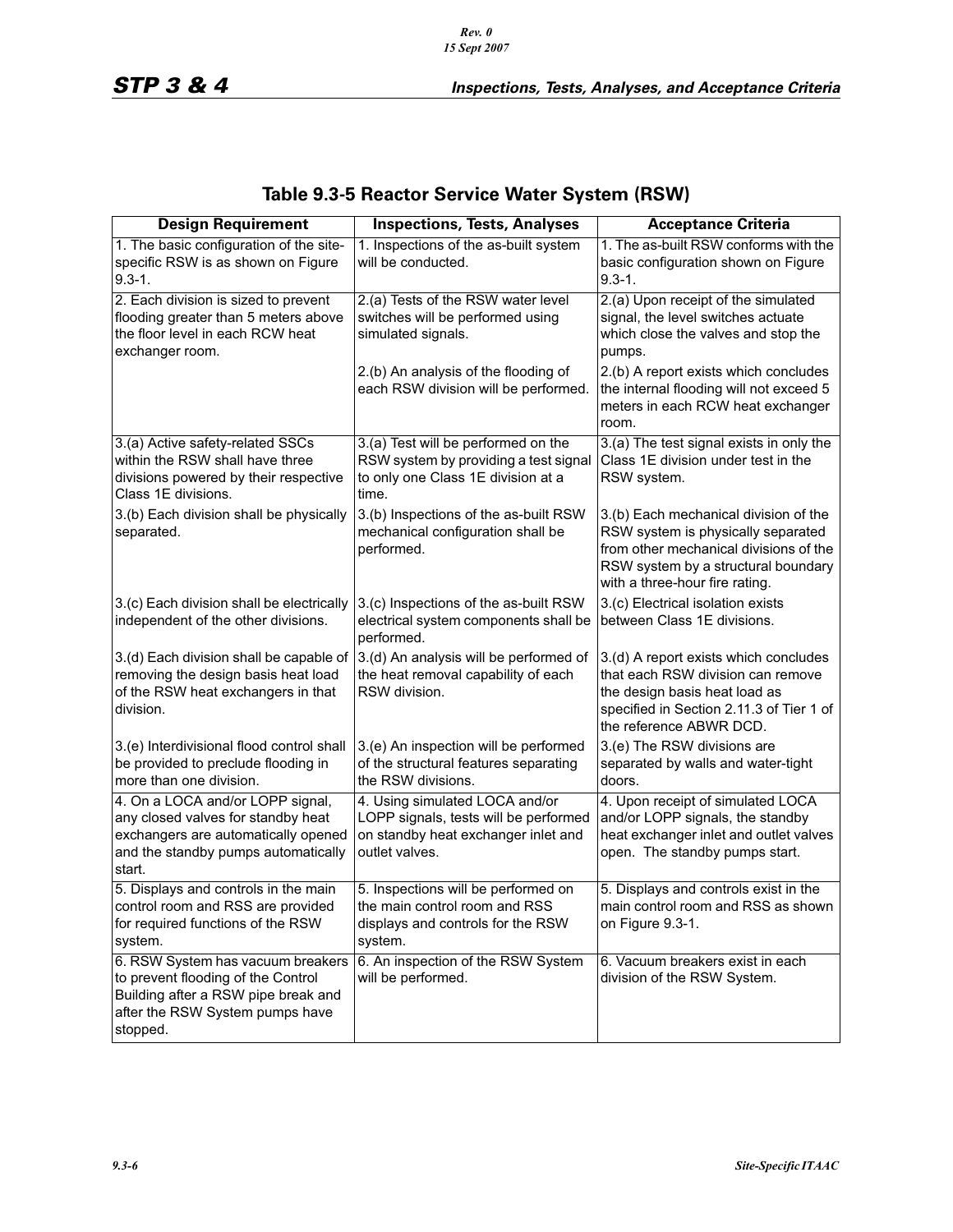| <b>Design Requirement</b>                                                                                                                                                                                                    | <b>Inspections, Tests, Analyses</b>                                                                                                                                       | <b>Acceptance Criteria</b>                                                                                                                                                                                                                                                                                                                |
|------------------------------------------------------------------------------------------------------------------------------------------------------------------------------------------------------------------------------|---------------------------------------------------------------------------------------------------------------------------------------------------------------------------|-------------------------------------------------------------------------------------------------------------------------------------------------------------------------------------------------------------------------------------------------------------------------------------------------------------------------------------------|
| 7. For each division of RSW the heat<br>exchanger inlet and outlet valves<br>close, the pumps trip, and the isolation<br>valves close upon receipt of a signal<br>indicating Control Building flooding in<br>Ithat division. | 7. Using simulated signals, tests will<br>be performed on the RSW System<br>pumps and valves by providing a test<br>a time.                                               | 7. The heat exchanger inlet and outlet<br>valves close, the pumps trip, and the<br>isolation valves close, and alarms are<br>signal in only one Class 1E division at received in the MCR upon receipt of a<br>signal indicating flooding in that<br>division of has reached the<br>appropriate level setpoint in the<br>Control Building. |
| I8. Tunnel structures used to route<br>piping are designed for design basis<br>seismic loads and are protected<br>against site flooding.                                                                                     | 8. A structural analysis will be<br>performed to reconcile as-built data<br>with the structural design basis.<br>8.(b) An inspection of the tunnels will<br>be performed. | 8.(a) A structural analysis report exists<br>which concludes that the as-built<br>tunnels are able to withstand the<br>design basis loads.<br>8.(b) The tunnels have no openings<br>that would permit external flooding<br>from penetrating the tunnels.                                                                                  |

### **Table 9.3-5 Reactor Service Water System (RSW) (Continued)**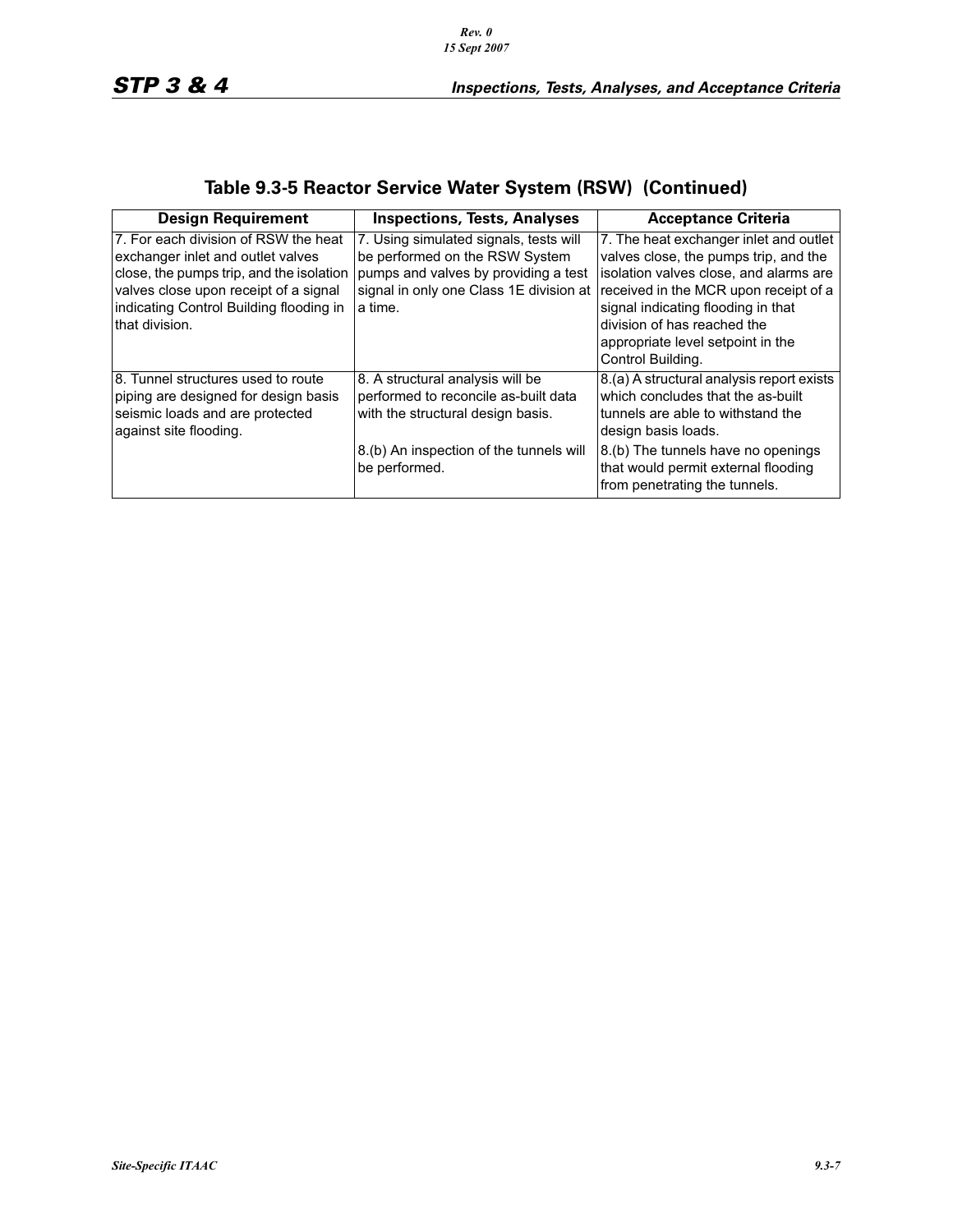# **Table 9.3-6 Turbine Service Water System (TSW)**

| <b>Design Requirement</b> | <b>Inspections, Tests, Analyses</b> | <b>Acceptance Criteria</b> |
|---------------------------|-------------------------------------|----------------------------|
| No entry for this system. |                                     |                            |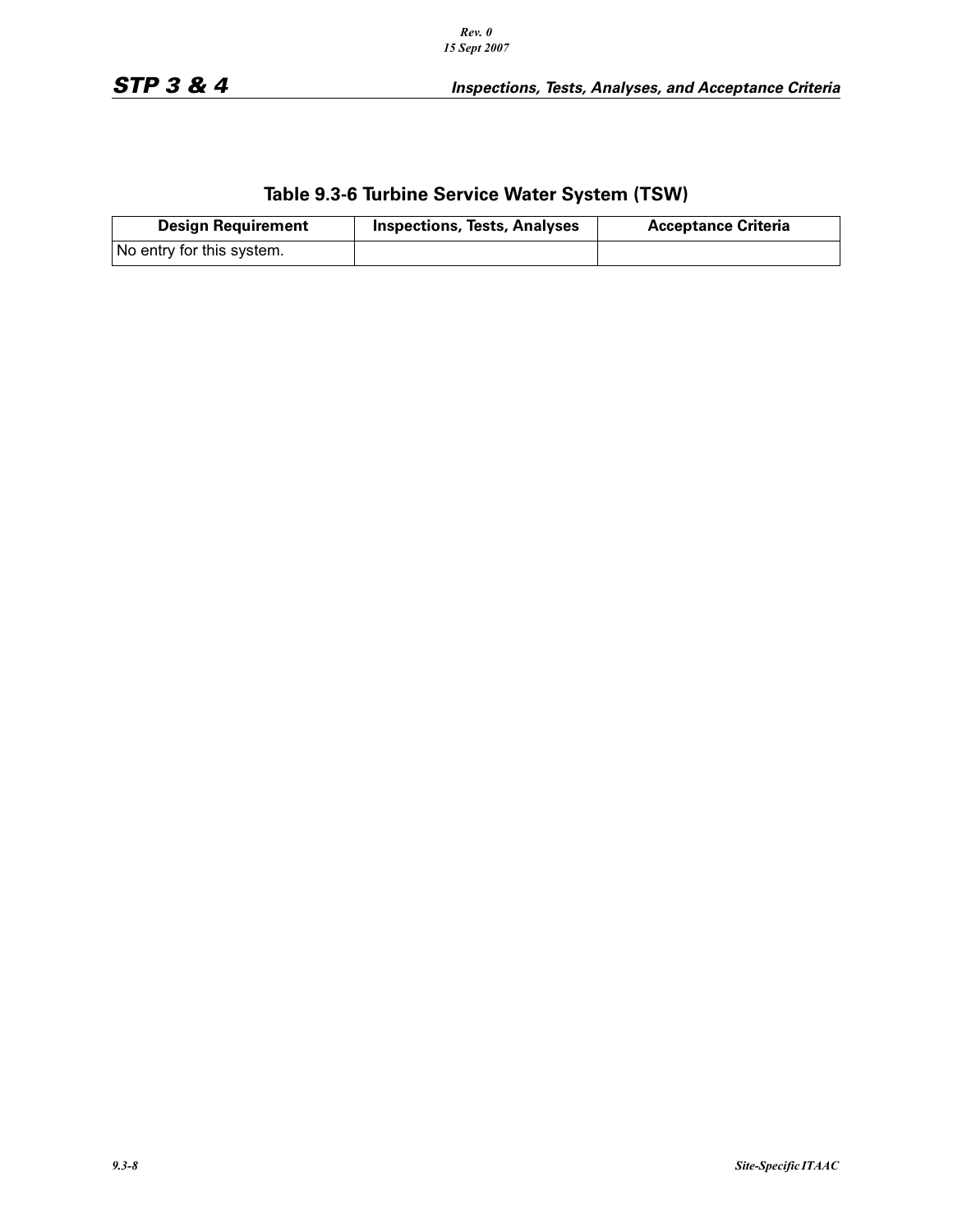### **Table 9.3-7 Communication System**

| <b>Design Requirement</b> | <b>Inspections, Tests, Analyses</b> | <b>Acceptance Criteria</b> |
|---------------------------|-------------------------------------|----------------------------|
| No entry for this system. |                                     |                            |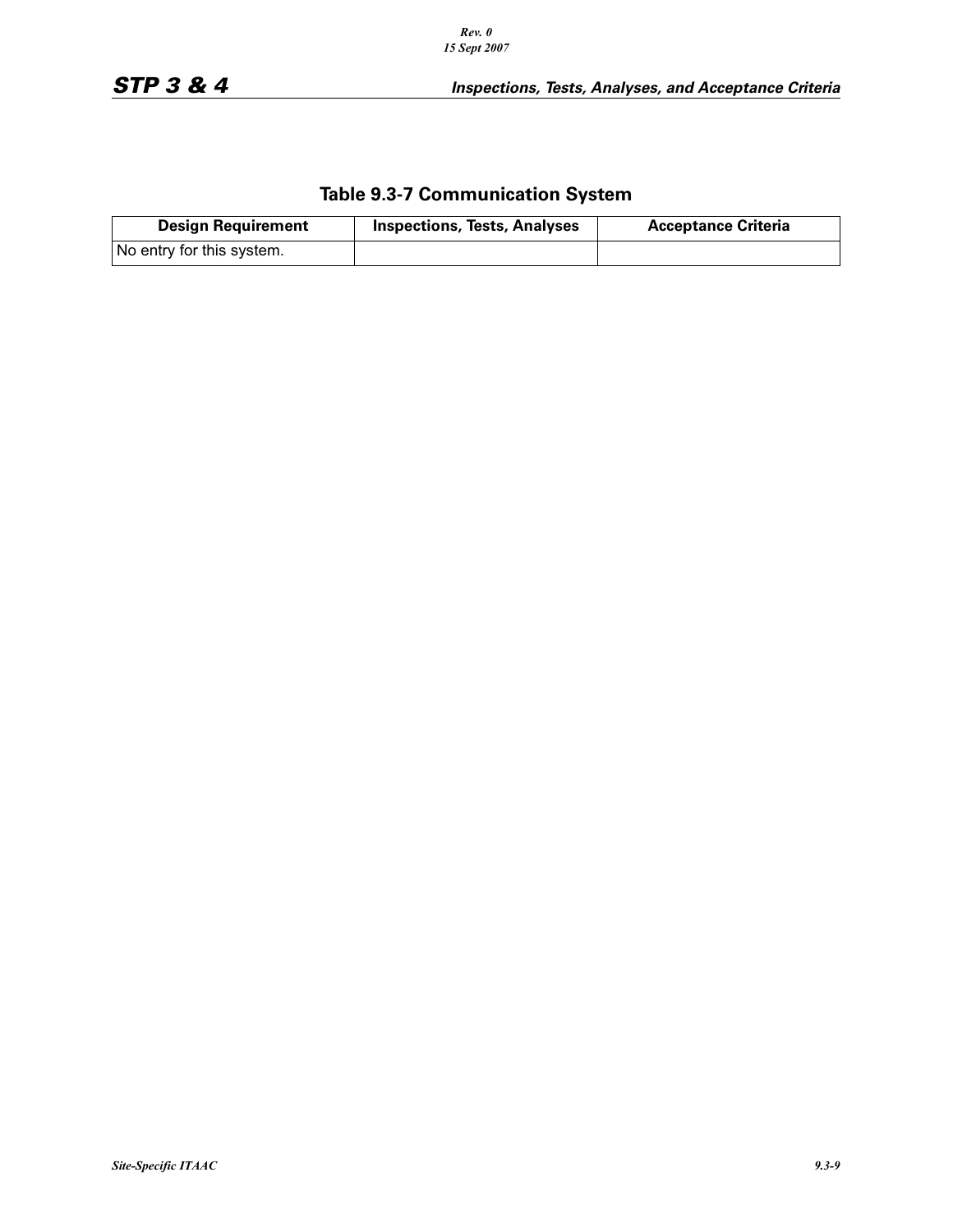### **Table 9.3-8 Site Security**

| <b>Design Requirement</b> | <b>Inspections, Tests, Analyses</b> | <b>Acceptance Criteria</b> |
|---------------------------|-------------------------------------|----------------------------|
| No entry for this system. |                                     |                            |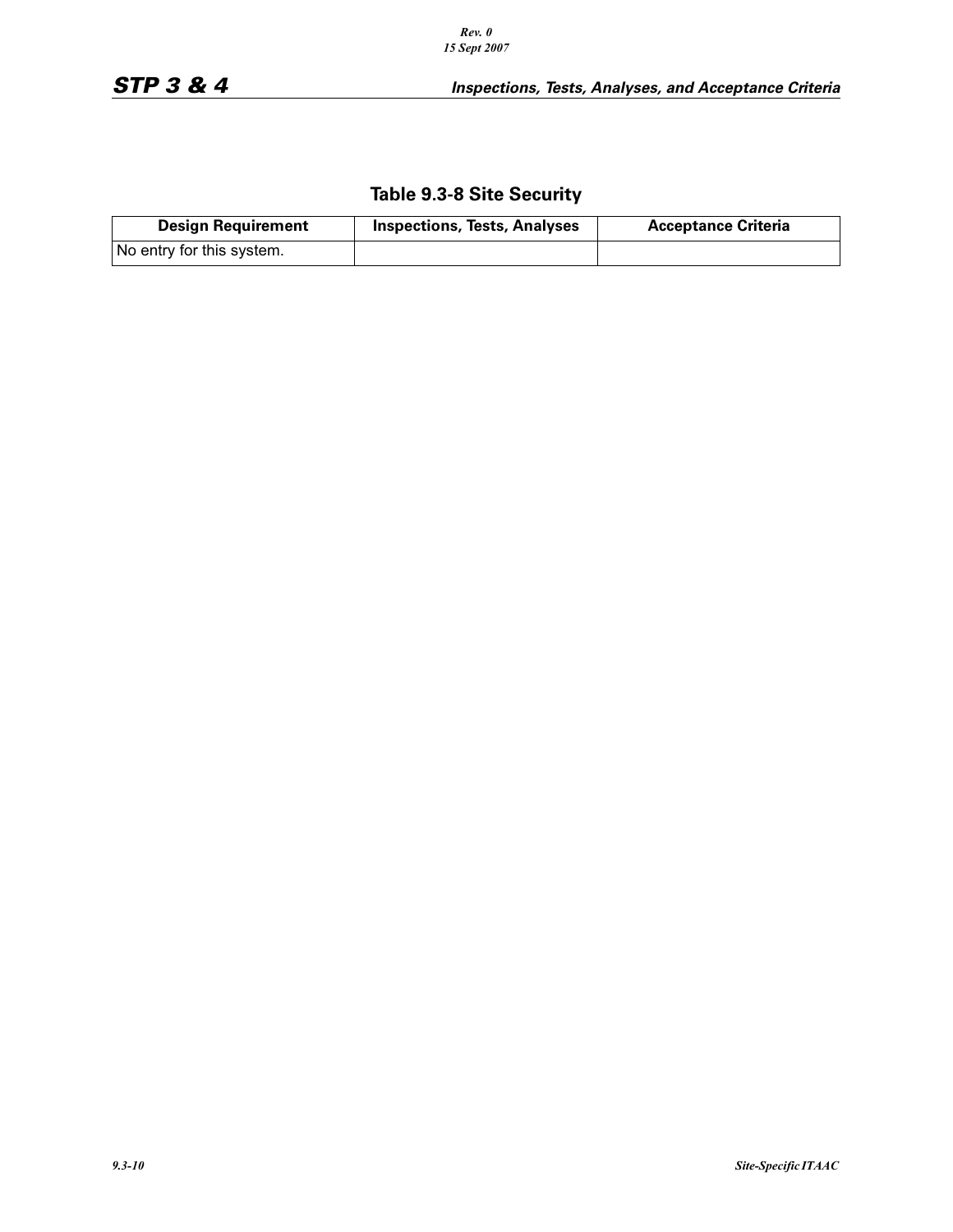|  | Table 9.3-9 Circulating Water System (CW) |  |  |  |
|--|-------------------------------------------|--|--|--|
|--|-------------------------------------------|--|--|--|

| <b>Design Requirement</b>                                                                                                                                                                                                       | <b>Inspections, Tests, Analyses</b> | <b>Acceptance Criteria</b>                                                                                                                                                      |
|---------------------------------------------------------------------------------------------------------------------------------------------------------------------------------------------------------------------------------|-------------------------------------|---------------------------------------------------------------------------------------------------------------------------------------------------------------------------------|
| 1. The circulating water condenser   1. Testing of the as-built CW<br>valves are closed in the event of a $\vert$ System will be performed using<br>system isolation signal from the<br>condenser area flood level<br>switches. | simulated flood level signals.      | 1. The circulating water condenser<br>valves close and the CW pumps<br>are tripped following receipt of a<br>system isolation signal from the<br>condenser area level switches. |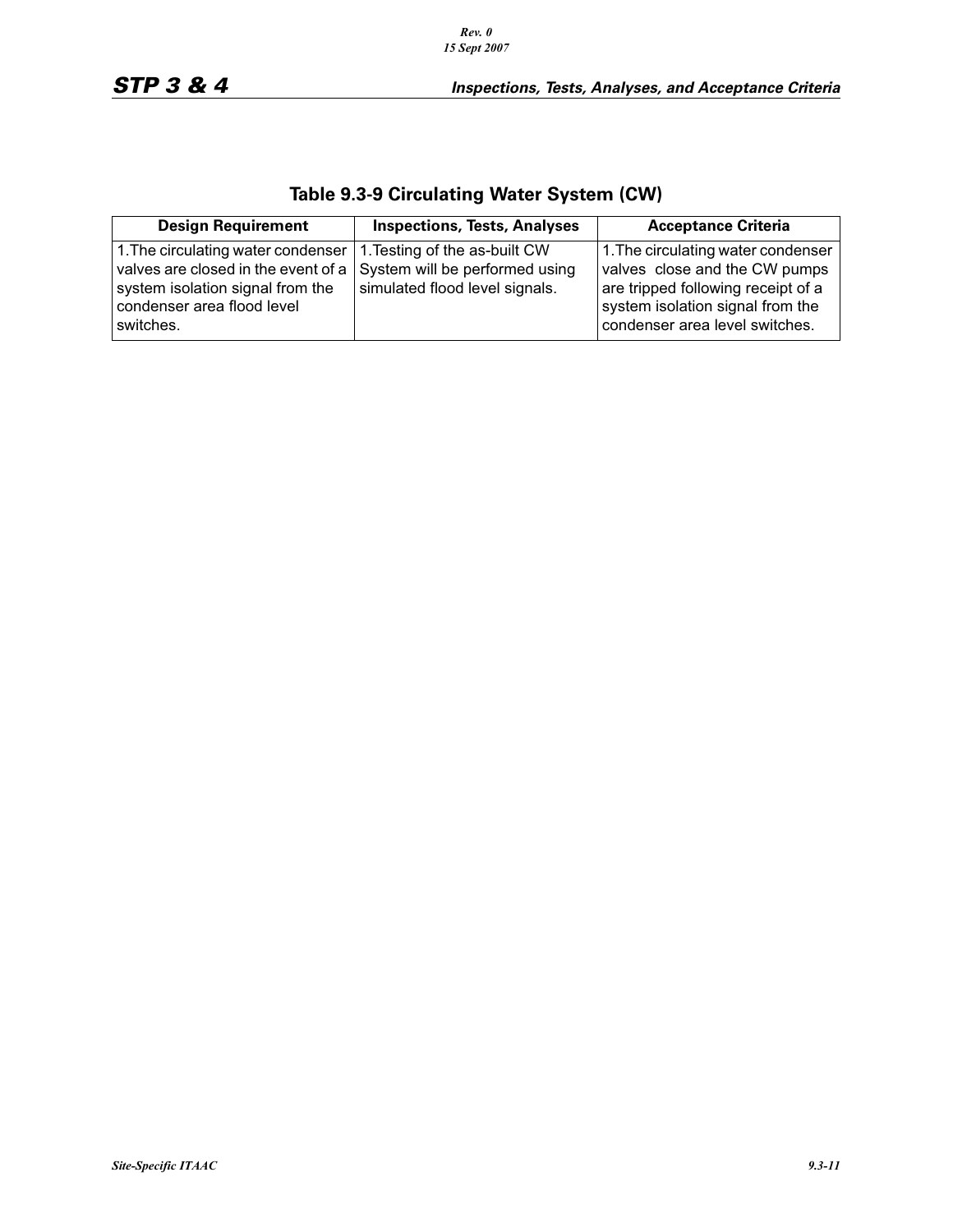# **Table 9.3-10 Heating, Ventilating and Air Conditioning System (HVAC)**

| <b>Design Requirement</b> | <b>Inspections, Tests, Analyses</b> | <b>Acceptance Criteria</b> |
|---------------------------|-------------------------------------|----------------------------|
| No entry for this system. |                                     |                            |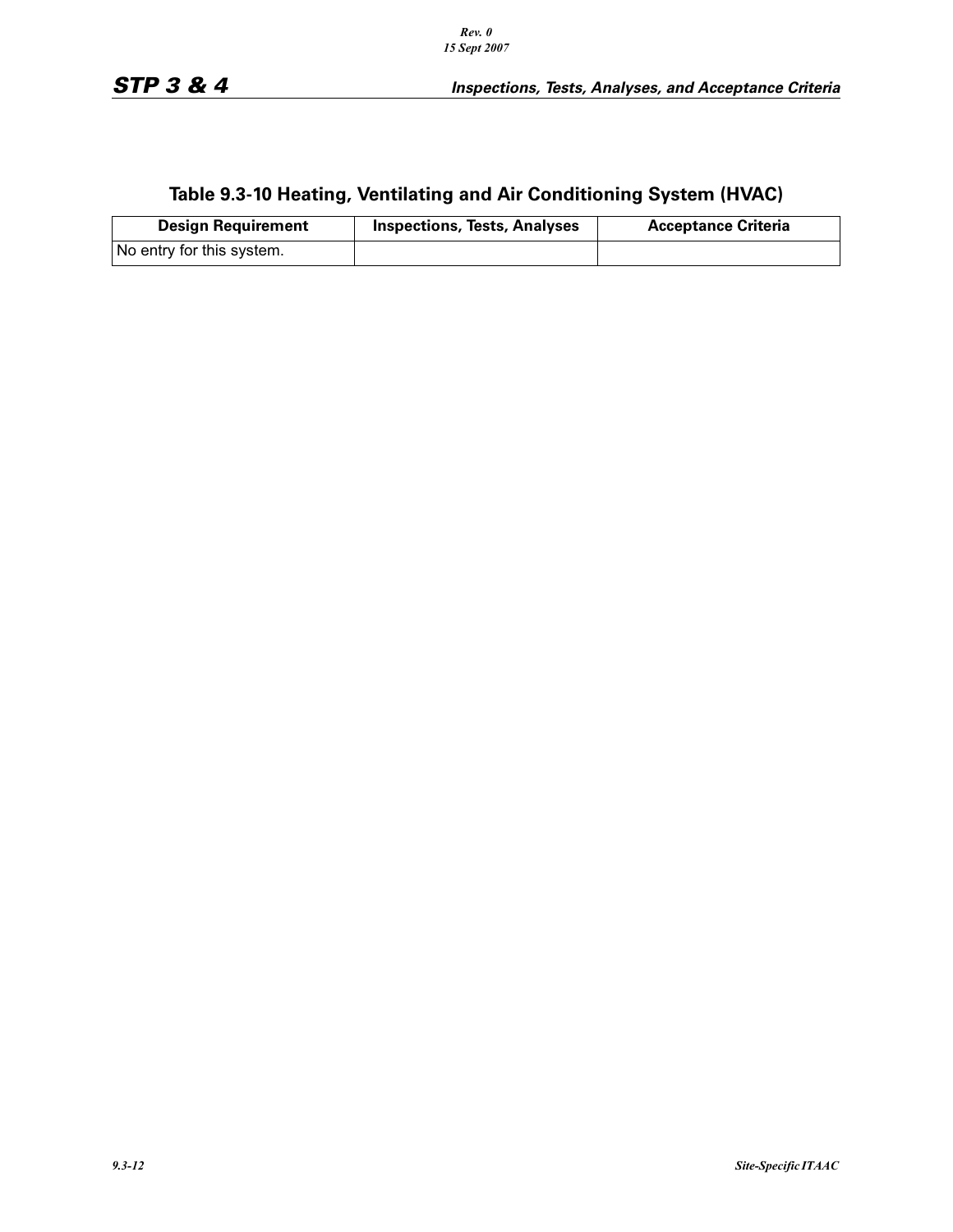*Rev. 0 15 Sept 2007*

content.

| <b>Design Requirement</b>        | <b>Inspections, Tests, Analyses</b> | <b>Acceptance Criteria</b>      |
|----------------------------------|-------------------------------------|---------------------------------|
| 1. Backfill under Category 1     | 1. Testing will be performed during | 1. The installed backfill under |
| structures is compacted to not   | placement of the backfill           | Category 1 structures meets the |
| less than 95% of maximum dry     | materials.                          | minimum soil density design     |
| density and within plus or minus |                                     | requirements.                   |
| 3% of the optimum moisture       |                                     |                                 |

### **Table 9.3-11 Backfill under Category 1 Structures**